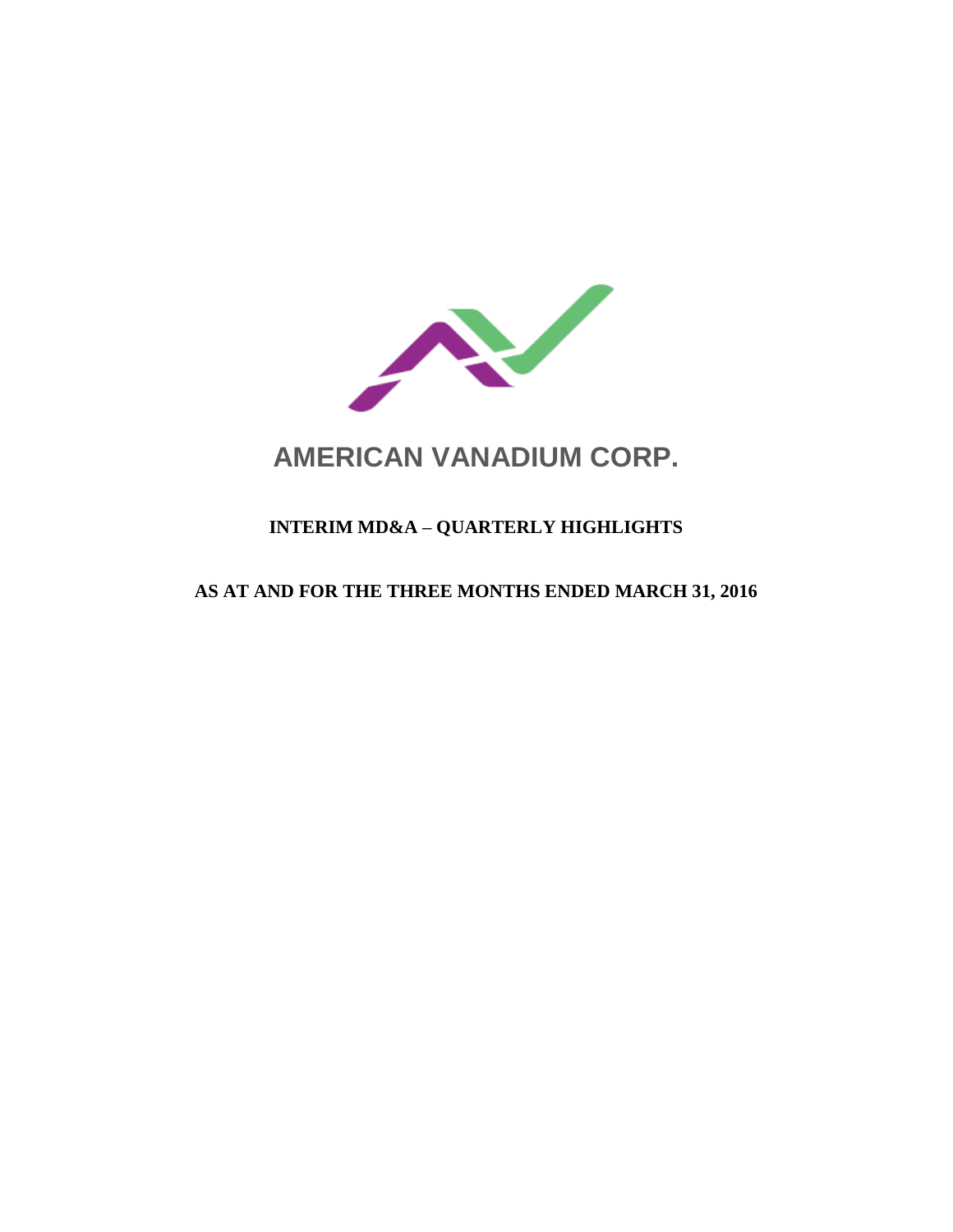#### **Background**

This Management Discussion and Analysis – Quarterly Highlights ("Quarterly Highlights") of financial position and results of operation for American Vanadium Corp. (the "Company" or "American Vanadium") is prepared as at May 26, 2016. This Quarterly Highlights should be read in conjunction with the Company's unaudited condensed consolidated interim financial statements as at and for the three months ended March 31, 2016 and with the Company's audited financial statements as at and for the year ended December 31, 2015.

The Company's shares are listed on the TSX Venture Exchange ("TSX-V") under the symbol "AVC".

Except as otherwise disclosed, all dollar figures included therein and in the following Quarterly Highlights are quoted in Canadian dollars. Additional information relevant to the Company's activities can be found on SEDAR at [www.sedar.com.](http://www.sedar.com/)

#### **Forward-Looking Statements**

Certain statements contained in the following Quarterly Highlights constitute forward-looking statements. Such forward-looking statements include but are not limited to statements regarding the Company's ability or intention to maintain, permit and mine its mineral properties, the Company's ability or intention to enter the energy storage market, and its ability to obtain the financing required to maintain its operations. These statements involve a number of known and unknown risks, uncertainties and other factors, and are made in the context of the Company having to revise its business strategy in light of its current financial position. The Company's actual strategic course, when decided upon, will determine which risk factors will be relevant, but possible risks include the Company's ability to raise financing required to maintain operations or to execute its strategy; the development of a market for energy storage and the Company's ability to operate in this market; and the Company's ability to maintain or renegotiate its mineral claims or leases as well as technical, geological or economic merits required to mine the related mineral properties. Outcomes other than those assumed herein may cause the actual results, performance or achievements of the company to be materially different from any future results, performance or achievements expressed or implied by such forwardlooking statements. Readers are cautioned not to place undue reliance on these forward-looking statements.

#### **Company Overview and Outlook**

American Vanadium is the Master Sales Agent in North America for the CellCube vanadium redox flow energy system ("CellCube"), produced by Gildemeister Energy Storage GmbH ("GES") of Germany. The CellCube is a commercially available vanadium redox flow battery capable of delivering long-duration energy storage for a broad range of applications, such as renewable energy integration and the reduction of demand charge tariffs levied by utilities.

Complimentary to its CellCube sales initiatives, the Company holds mineral claims at its Gibellini Property ("Gibellini"), a vanadium deposit located in Eureka County, Nevada. The Company planned to use output from Gibellini in CellCube units and had initiated the permitting process at Gibellini.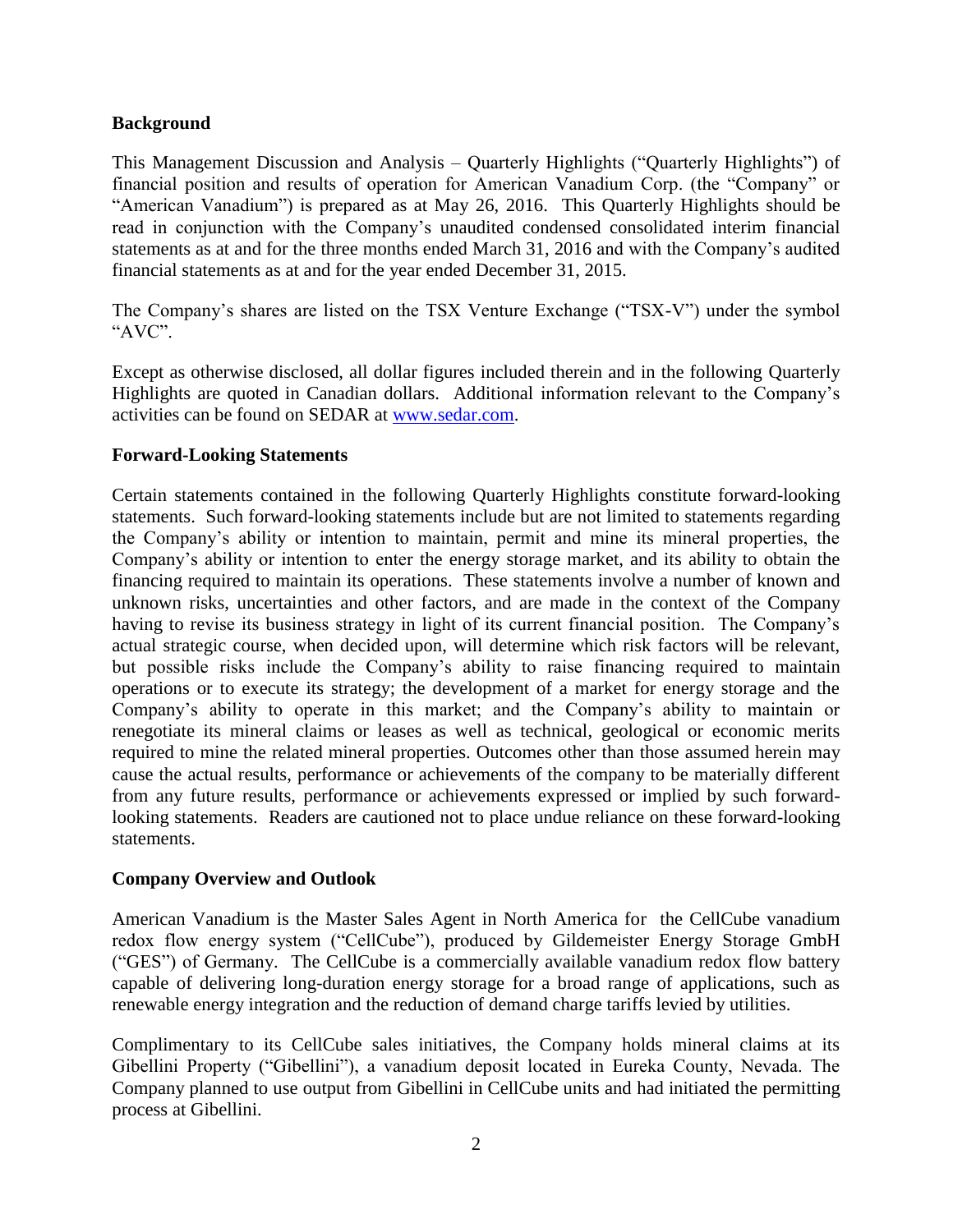During the three months ended March 31, 2016, the Company sought further integration and entered into a non-binding letter of intent (the "LOI") to acquire GES. However, the Company was unable to enter into more definitive terms for an acquisition as a result of slower-thanexpected growth in the market for long-duration energy storage and lack of sufficient financing.

While the Company remains the Master Sales Agent in North America for the CellCube, the Company has not had sufficient funds to maintain all its claims at Gibellini and has withdrawn the property from the permitting process in addition to reducing its operating activities. The Company is now considering its strategic alternatives in the context of \$5.4 million working capital deficiency as at March 31, 2016, and may need to reorganize.

## **Mineral Property Overview**

As at December 31, 2015, the Company held 204 claims to Gibellini, directly or through lease agreements for which US\$144,000 remains outstanding under lease agreements.

During the three months ended March 31, 2016, an agreement for the lease of 40 of these claims expired and the remainder of the claims are scheduled to expire during the remainder of 2016. The Company is considering whether or not it will seek to renew or renegotiate these claims.

As at March 31, 2016, the Company had written-off the carrying value of its mineral properties to \$1, reflecting the reduction in expected exploration and evaluation activity and its plans to discontinue the permitting process for Gibellini.

## **Qualified Person**

The geological technical data has been reviewed, verified and compiled by Richard A. Graham, P. Geol., who is a "qualified person" for the purpose of National Instrument 43-101, Standards of Disclosure for Mineral Projects.

## **ANALYSIS OF THE COMPANY'S FINANCIAL PERFORMANCE AND CONDITION**

The Company reported a loss of \$72,770 (\$0.00 per share) for the three months ended March 31, 2016, compared with a loss of \$534,160 (\$0.01 per share) during the comparative period in 2015. The decreased loss is broadly a result of cost reductions necessitated by the Company's financial position and is primarily attributed to the following specific items:

- Exploration and evaluation expenses for the three months ended March 31, 2016 were \$183 thousand lower than for the same period of 2015 as a result of planned cost reductions and the suspension of the permitting process for Gibellini.
- The Company recorded a foreign exchange gain of \$151 thousand in 2016 owing to the appreciation of the Canadian dollar versus the U.S. dollar and the Euro, in which the majority of the Company's accounts payable are denominated. In the same period of 2015, the Company incurred a foreign exchange loss of \$65 thousand.
- Salaries and benefits expense decreased from \$195 thousand in 2015 to \$50 thousand in 2016 reflecting reductions in mining and corporate-level staff.